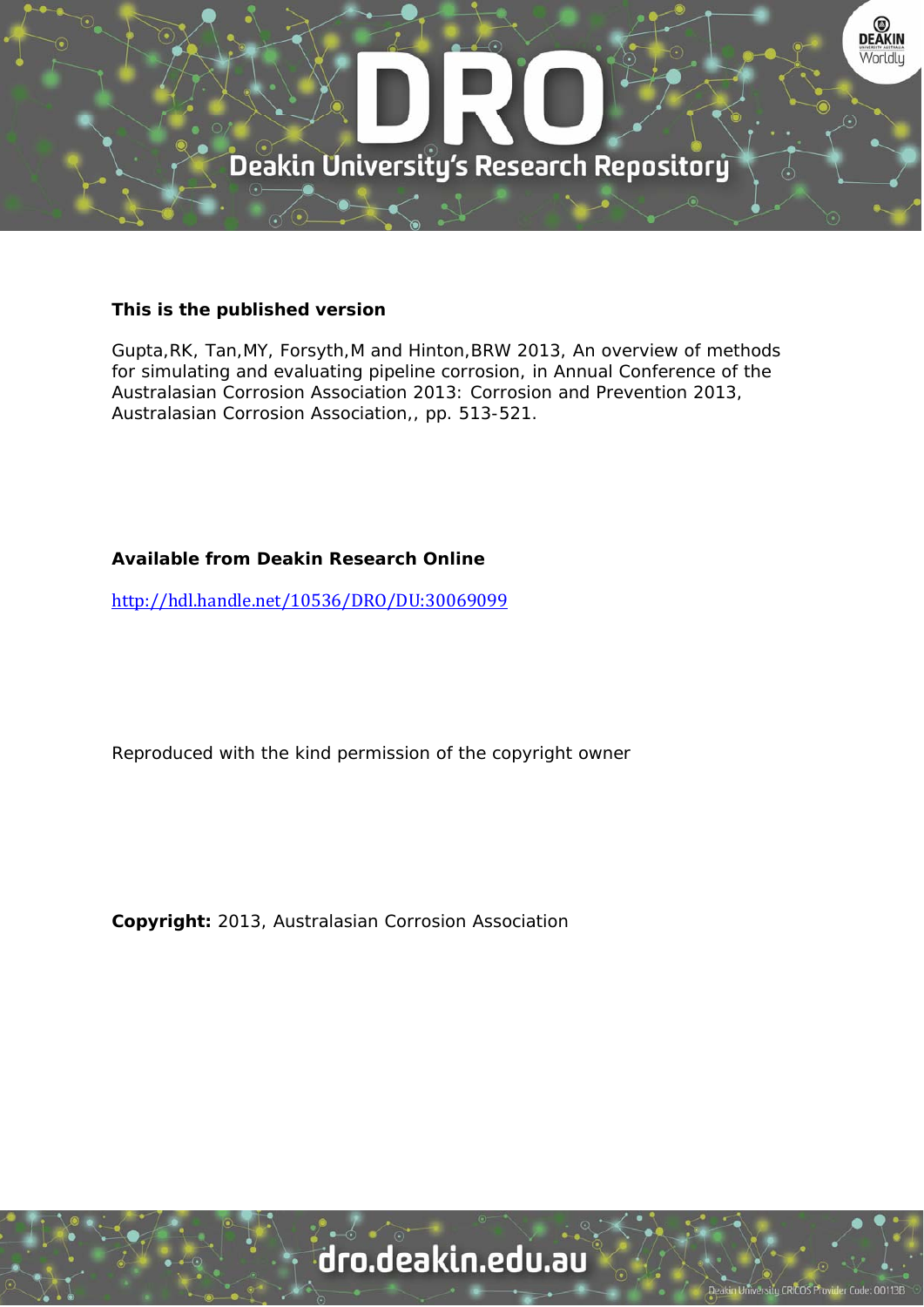# **AN OVERVIEW OF METHODS FOR SIMULATING AND EVALUATING PIPELINE CORROSION**

# **R.K. Gupta<sup>1</sup> , M.Y. Tan<sup>1</sup> , M. Forsyth<sup>1</sup> , B.R.W. Hinton<sup>1</sup> 1 Institute for Frontier Materials, Deakin University, Waurn Ponds, Geelong, Australia**

**SUMMARY:** Steel pipelines, buried under the soil and protected by the combination of protective coatings and cathodic protection (CP), are used for oil and gas transportation. These pipelines are one of the critical infrastructures for energy transportation and therefore became lifelines of modern society. The deterioration of the external surfaces of transmission pipelines is a serious problem and is caused mainly by coating and/or CP failure leading to the loss of integrity of pipelines. To avoid such damage, there is a need of techniques which are able to locate active corrosion sites, monitor corrosion, and evaluate corrosion damage. Fundamental understanding of such processes occurring on coated pipelines (with various types of defects in coatings as well as pipe) in complex soil environment is necessary for the development of such techniques. Numerous laboratory techniques, i.e., electrochemical impedance spectroscopy based, polarisation measurements based, mathematical simulations, direct observation etc. have been used to develop fundamental understanding, simulate and evaluate corrosion occurring in oil and gas pipelines under various operating conditions. Given the complex nature of the pipeline corrosion, application of these laboratory techniques in field measurements as well as in understanding the corrosion mechanisms is lacking. This paper presents an overview of investigations, based on electrochemical techniques, for simulation and evaluation of pipeline corrosion in laboratory.

**Keywords:** Pipeline corrosion, cathodic protection, stray current, cathodic disbondment, electrochemical impedance spectroscopy

#### **1. INTRODUCTION**

Most pipeline failures are caused by various forms of corrosion, i.e., general corrosion, crevice corrosion under disbonded coatings, pitting corrosion, stress corrosion cracking (SCC) etc. Due to the electrochemical nature of corrosion, electrochemical techniques can be a very powerful tool not only in monitoring pipeline corrosion but also in developing the life prediction programs for pipelines, understanding mechanistic aspects of corrosion, and possible remedies. Use of electrochemical techniques in monitoring and evaluating external pipeline corrosion is limited. Based on the understanding of electrochemical characteristics of coated pipeline steel and soil, various corrosion models have been developed to predict pipeline corrosion [1-4]. However, these models and electrochemical techniques being used in pipeline industry are at a rudimentary stage, mainly due to:

1) Pipeline systems being very complex involving variables from soil and coating systems that vary not only with geographical locations but also with weather.

2) Lack of extensive and reliable corrosion data.

3) Lack of fundamental understanding of corrosion process occurring in the pipeline.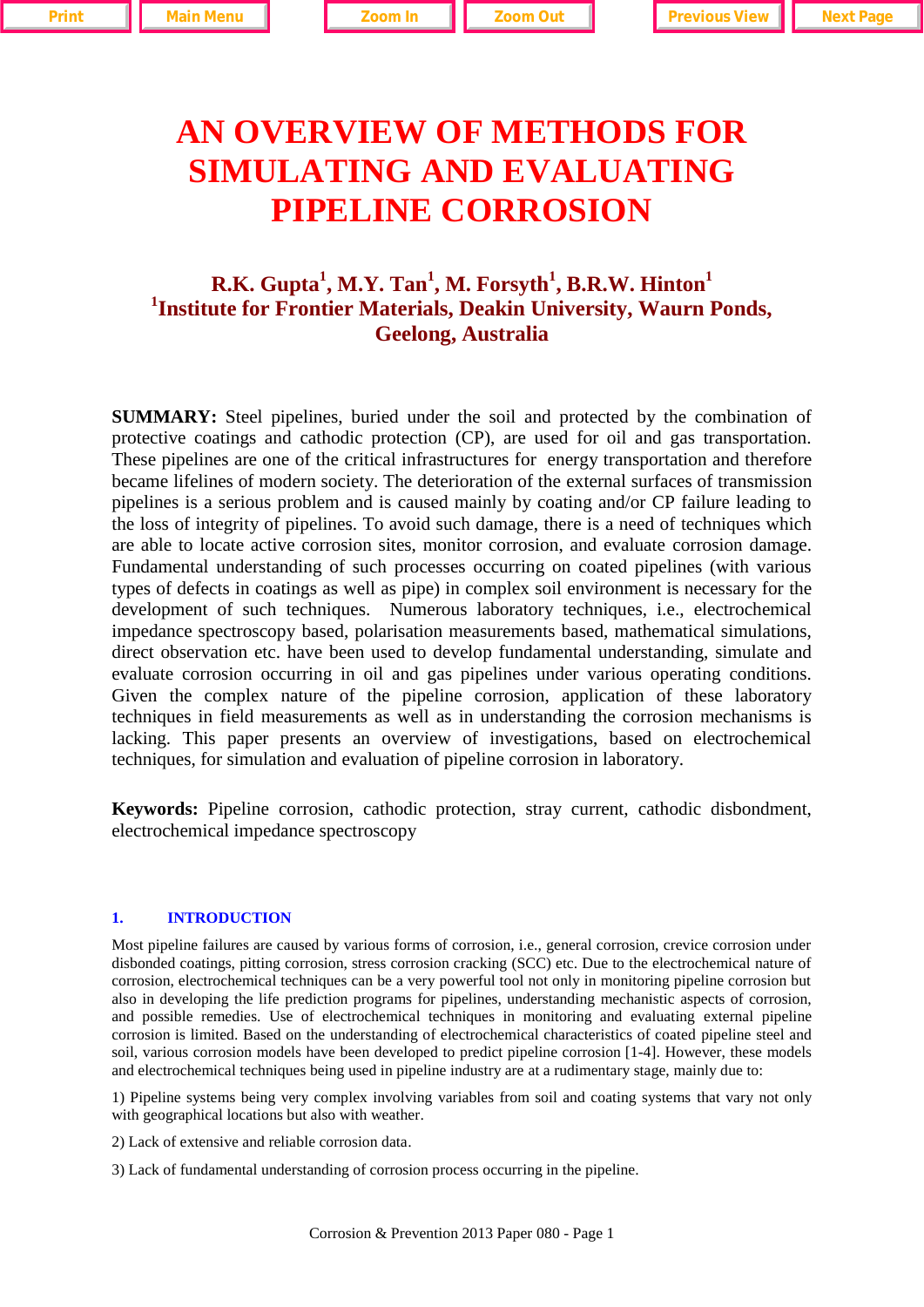Development of life prediction programs and electrochemical techniques for corrosion monitoring is possible after rigorous laboratory experiments simulating real life conditions. Such experiments are expected to help in developing fundamental understanding of various forms of corrosion, effect of various variables involved in the process of corrosion damage, effect of environment (i.e., cathodic protection, stray current, soil conditions) etc. Data generated from these experiments can be used as input parameters for calculations of pipeline corrosion. Various electrochemical techniques such as potentiodynamic polarisation, linear polarisation resistance (LPR) measurements and electrochemical impedance spectroscopy (EIS) have been used to investigate the corrosion mechanism and kinetics occurring in pipeline steels [5-8]. For example, polarisation tests and thermodynamic data helped in determining CP parameters [9-11]; linear polarisation method has been used to predict the corrosion resistance [7]; electrochemical impedance spectroscopy has been widely used to understand coating defects and corrosion under disbonded coating [8,12,13]. These techniques could be used to develop further understanding of corrosion processes involved and to quantify corrosion, quality of coating and coating damage. This paper will summarise laboratory investigations, carried out using electrochemical methods, to understand corrosion occurring under applied CP, and to characterise coating properties and coating failure.

#### **2. CATHODIC PROTECTION AND STRAY CURRENT CORROSION**

Pipelines are protected by protective coatings. Various coatings and coating application methods have been developed but none of the coatings are perfect and contain defects which could be inherently present during application of the coating or developed during service conditions [14]. Protection against corrosion at these defects is afforded by impressed current cathodic protection (CP) systems which apply a cathodic current to maintain the metal pipe at potential where the corrosion rate is negligible. Principles of cathodic protection can be found in open literature [15-17]. Most of the standards agree with the applied potential of -850 mV with respect to a copper-copper sulphate (CSE) reference electrode. However, choice of CP potential is controversial and authors suggest that CP potential should be adjusted as per environment/material conditions. Soil chemistry, type of pipeline steel in use, coating type, and influence of stray current etc. must be considered in choosing the CP potential. A very negative applied potential leads to hydrogen generation which may cause hydrogen embrittlement and also enhance coating disbondment, therefore choice of CP potential becomes very important [10,11,18]. With the increasing number of incidents of pipeline corrosion, effect of applied potential on both corrosion rate at the coating defects (exposing metal to soil), and disbondment of coating and corrosion under disbonded coating has to be investigated.

An applied CP potential polarises the steel to bring it into the cathodic region of the Evans Diagram, however, there is always a net corrosion occurring at very slow rate [9.] Determination of corrosion rate under CP conditions is an important issue and has attracted only limited attention. Numeric methods [19-21], based on the knowledge of corrosion current density, open circuit potential (non-polarised state), and understanding of activation polarisation were developed. However, the problem is more complex and concentration polarisation should also be accounted for in these models. There are only limited experimental electrochemical studies to calculate corrosion rate, probably because corrosion rate under CP is considered negligible and poses a minimal threat. Thomson at al. [22] used EIS to investigate the corrosion rate (of bare steel without any coating) under various applied potentials in sand and soil media. EIS analysis suggested diffusion controlled reaction in open circuit potential and charge transfer controlled reaction occurring under cathodic potential. When potential was decreased to very negative values, a decrease in polarisation resistance was noticed. The decrease in polarisation resistance was attributed to increase in cathodic reactions occurring at the surface, but not corrosion. Juchniewicz and Jankowski [23] used EIS to determine impedance as a function of applied potentials (varying from -550 to -1100 mV  $_{SCE}$ ), as presented in Figure 1. Similar to the observation made by Thomson et al. [22], a decrease in impedance was noticed when applied potential was very negative (Figure 1). EIS data was analysed using IMP-CP [24] program and parameters thus obtained were used to calculate the anodic current density. For very high cathodic protection values, determination of anodic current was not possible as the resistance of anodic process exceeds the cathodic process resistance by several orders of magnitude. A critical review on experimental and computational techniques useful for monitoring corrosion rate under CP was given by Jankowski [25,26].

Stray current present in the environment disrupts CP and is reported to cause serious damage on metallic structures subjected to interference even when cathodic protection was applied [27]. Stray current could arise from various sources- both manmade [27] (train or transport lines and electricity transmission lines) and natural [28]. With the development of transportation and the improvement of electrical facilities, the influence of stray current on buried pipelines is becoming more and more serious and with the increasing number of incidents of stray current corrosion, it becomes important to develop techniques to monitor the corrosion by analysing the stray current data [27-29]. At present we have two important challenges: 1) reviewing CP potential to minimise corrosion occurring due to stray currents, and 2) evaluation of corrosion damage caused by stray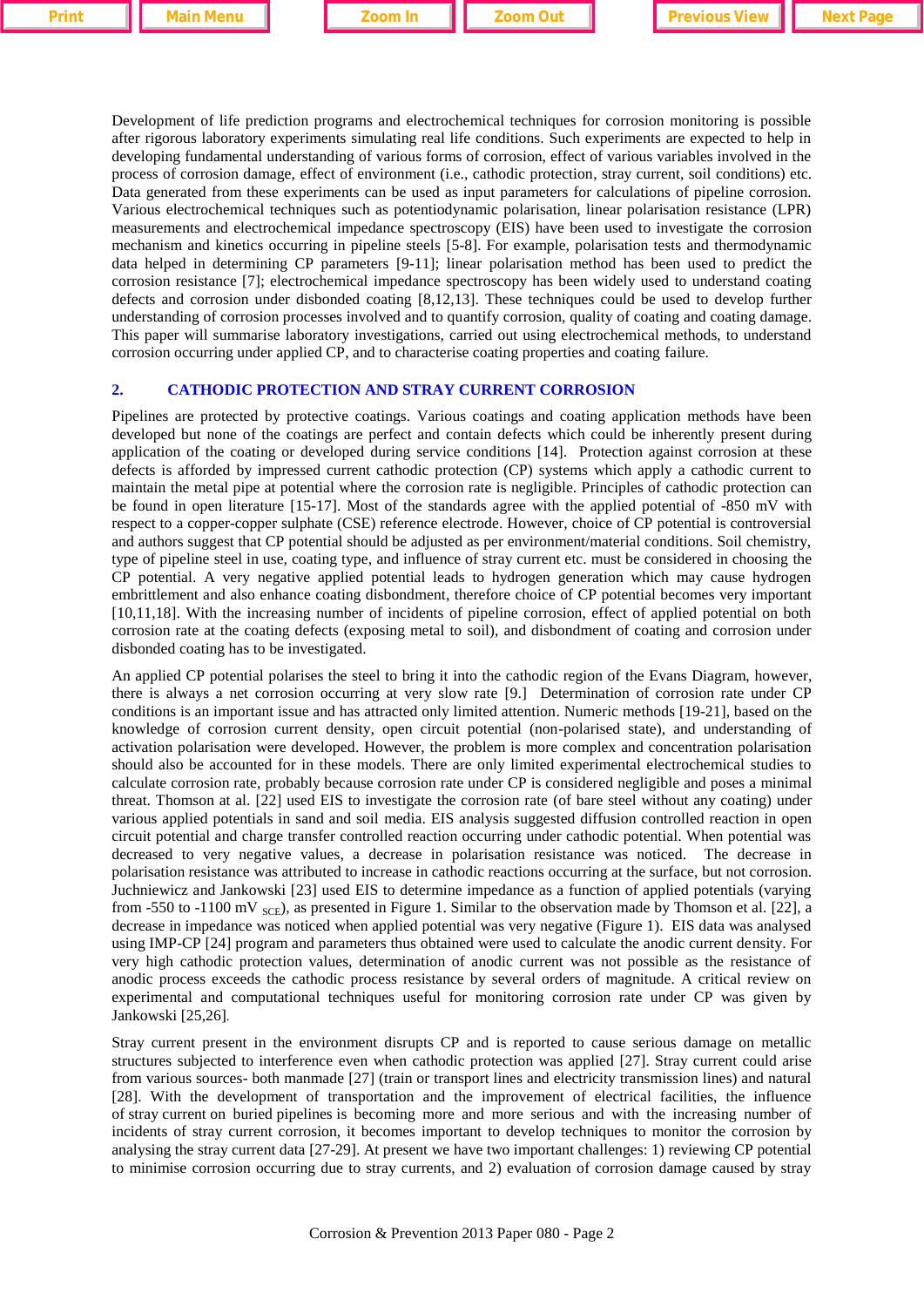| Print. |  | $\sim$ |  |  |  |
|--------|--|--------|--|--|--|
|        |  |        |  |  |  |

currents. Both these challenges require fundamental understanding of corrosion caused by stray currents and laboratory techniques can be very useful in developing understanding which can revise CP criteria.



Fig.1. EIS for carbon steel in tap water at various potentials: a) anodic region, b) cathodic region [23]

It is claimed that corrosion induced by stray currents is similar to alternating current (AC)-enhanced corrosion and AC-enhanced corrosion first being recognised at the beginning of the  $20<sup>th</sup>$  century [27-30]. Gellings [30] was one of the first authors to perform a comprehensive theoretical treatment of the effect of periodic signals on the polarization behaviour of metals. Chin and Venkatesh [31] derived an expression for the normalized corrosion density for a corrosion system where AC was present. Chin et al [32,33] suggested an increase in corrosion rate due to AC. The acceleration of corrosion rate was attributed to the ability of alternating voltage (AV) or AC to reduce both anodic and cathodic polarisations. Lavalani et al [34,35] have presented theoretical model for understanding the effect of AC corrosion and concluded that AC induced corrosion can disrupt passivity.

Experimental investigations on influence of AC current were performed later. Jones [36] investigated influence of AC current on corrosion of low alloy steel and carbon steel in 0.1 N NaCl and concluded that polarisation in cathodic direction was more rapid than that in anodic direction which leads to decrease in anodic Tafel slope and therefore increase in corrosion. Fu and Cheng [37] reported accelerated corrosion caused by applied AC. They performed potentiodynamic polarisation tests under varied AC signal. The presence of AC interference decreased the CP effectiveness to protect the steel from corrosion [38]. Further analysis suggested that when AC current exceeded 100 A/m<sup>2</sup>, applied CP of -0.85 V (vs SCE) was not able to protect steel from corrosion [39]. However, a complete protection from AC current was reported when potential was decreased to more negative potential ( -1 V vs SCE or less). Godidanich et al [40,41] used potentiodynamic polarisation tests to understand the effect of AC current on corrosion behaviour of various metals including steel. It was found that in presence of AC current, corrosion rate was increased and in general, corrosion potential was shifted in more negative direction. Cheng et al recorded current under variable potentials [42] and it was reported that current obtained under variable potential condition was higher than that at constant potential condition. Localized EIS was conducted to show presence of local microsites with low impedance which were attributed to sources of pitting. Scanning electron microscopy of the specimens after electrochemical tests revealed occurrence of pitting corrosion under variable applied potential conditions, whereas no pitting corrosion under constant applied potential conditions was noticed. These studies show that stray current corrosion can lead to accelerated corrosion and further studies are required to understand, estimate and monitor corrosion occurring due to stray current in catholically protected pipelines. Birbilis et al [43] have presented a comprehensive experimental study to investigate the effect of telluric current on the corrosion of catholically protected pipelines buried under sand. It was concluded that corrosion caused by telluric current in high resistivity soil was too low to be detected. An standard for evaluation of AC corrosion is presented in [44]

#### **3. COATING CHARACTERISTICS AND DISBONDMENT**

Coatings are applied on pipelines to protect them from environmental degradation [14]. These coatings are not perfect and fail during prolonged service conditions due to various reasons, i.e., mechanical damage, holidays, disbondment caused by permeability and/or cathodic reaction on mechanically damage areas. Mechanism of disbondment is not discussed in the present paper. For characterisation of disbondment, a cathodic disbondment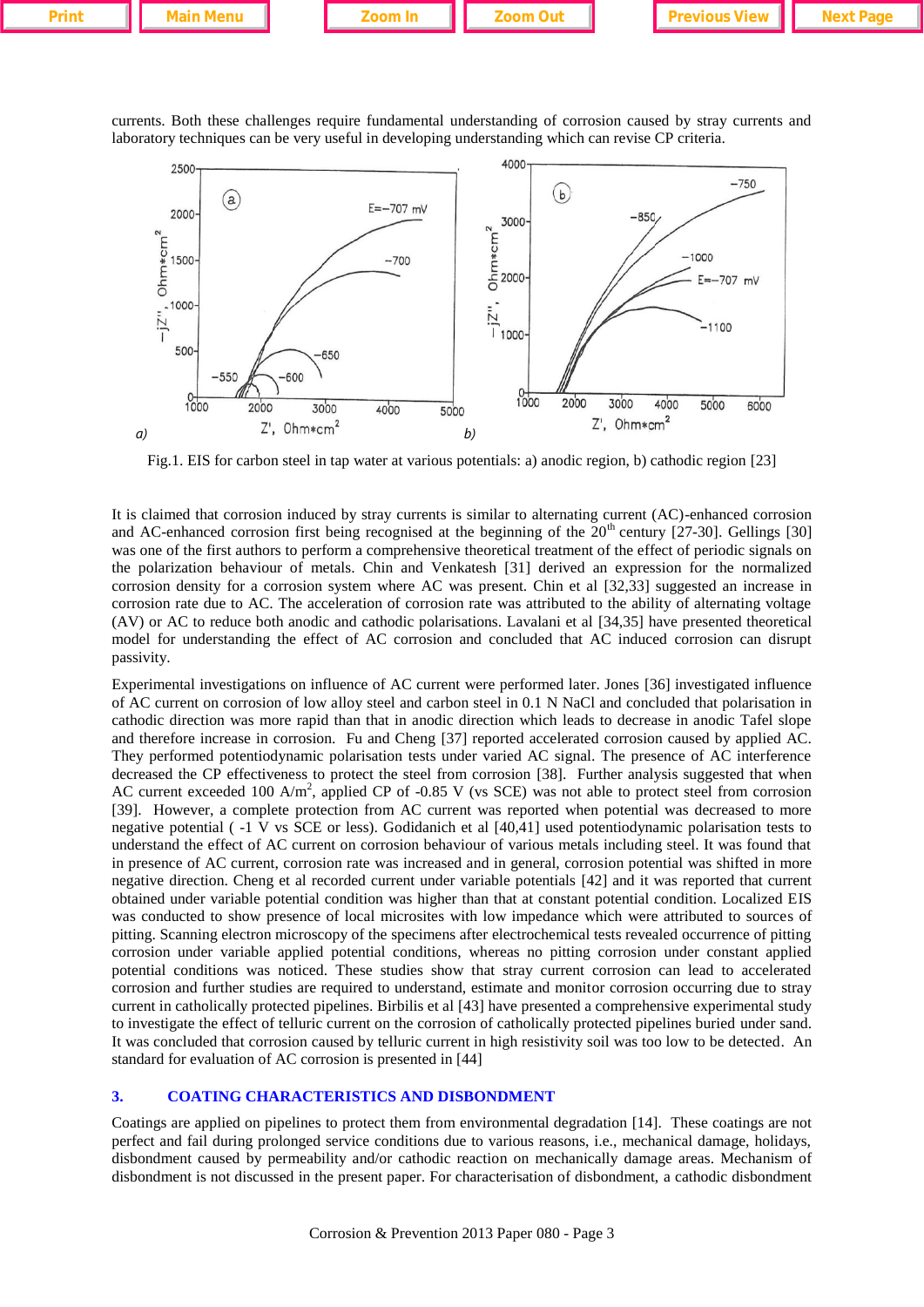resistance (CDR) test is most frequently used which is a quantitative method. However, it is only a qualitative predictor of corrosion protection performance. More quantitative, reliable and accelerated methods are required for characterisation of pipeline coatings. Electrochemical tests such as EIS and/or potentiostatic polarisation tests could be very useful in investigating coating and coating defects. For instance, Gray et al [45,46] suggested that at an applied frequency of 0.1 Hz, an excellent barrier coating must have an impedance of 1000 MΩ/cm<sup>2</sup> or higher. Impedance value decrease as the number of defects present in the coating increase. Coatings with capillaries have impedance value in between 10 to 1000 M $\Omega$ /cm<sup>2</sup> [45-47]. Murray at el [48] investigated coating properties followed by long term immersion of coated steel in sea water and suggested that a good coating should have total resistance more than 100 M $\Omega$ /cm<sup>2</sup> and a poor coating shows resistance values less than 1 MΩ/cm<sup>2</sup> [48]. Several EIS based studies, performed over a wide range of frequencies, suggested that coatings with no defect had no real component and this finding could be further used as a method to find out presence of defects/absorbed water in coatings [48-51]. Davis et al [52] suggested an EIS based study to (co-relating change in capacitance due to the difference in dielectric constants of water and coating) calculate water uptake of coatings used in boiler tubers. Margrait and Matos [53] explored possibilities of application of EIS in characterisation of coating under cathodic protection condition and concluded that monitoring change in coating characteristics using EIS is a difficult task. They suggested that presence of defects could be detected but quantification of coating parameters was not possible. However, in a later study with improved experimental design, coating permeability was investigated [54]. These studies were aimed to investigate various coating characteristics of coatings immersed in aqueous electrolytes.

Electrochemical techniques can be very useful in understanding and estimating corrosion occurring under disbonded coating. Dong at el [55] used localised EIS (LEIS) [56] to characterise corrosion at coating defects under applied cathodic potential and it was found that a narrow geometry of coating defect caused cathodic shielding leading to corrosion of the steel surface beneath defect. Chen et al [57] investigated effect of applied cathodic potential on pH, potential, and oxygen concentration by designing special artificial cell. It was shown that IR drop caused CP shielding and sufficiently negative potential was required for complete protection. However, potentiodynamic polarisation tests show that at very negative potentials, hydrogen evolution occurs which is deleterious [57]. Lee et al [58,59] attempted to develop an accelerated EIS based electrochemical technique to evaluate coatings. Pulsed polarisation (alternative cycles of anodic and cathodic polarisation for 3 hours hold time) on a steel sample with defect were used to accelerate coating failure by simultaneous cathodic disbondment and oxide lifting mechanisms. Perdomo and Song [60] designed a special cell to understand chemical and electrochemical conditions under disbonded coating. They concluded CP shielding caused by solution resistivity leads to corrosion. Corrosion was found to also depend upon resistivity, crevice width and holiday size [60-62]. Papavinasam et al. [13] has carried out a comprehensive study to change existing cathodic disbondment resistance tests and evaluated various EIS parameters of coatings under various temperature and applied potential conditions. Further EIS data was compared with disbondment area and found a good correlation with the field data.

Pipeline corrosion is a little more complicated and soil environment imposes high resistance which makes electrochemical measurements challenging. Recent development in electronic devices enabled to make measurements in high resistive systems with an interface resistance of up to 1 TΩ. For example, Macdonald et al [63,64], used EIS to make measurements in high-resistivity media (reinforced concrete structure). Murray and Moran [65] used EIS to investigate the effect of moisture and various soil characteristics on the corrosion of coated pipeline steel in the presence of holiday. Experimental data obtained in the laboratory was in good agreement with field data. Castaneda et al [66] calculated polarisation resistance of buried pipeline by analysing EIS data which was used to calculate corrosion rate using modified Stern-Geary equation. An algorithm was developed to calculate remaining pipeline life and reliability of the method [66]. Murray et al [67] proposed a specific pseudo-capacitance method to determine area of corroding steel surface which could be useful in determining size of holidays, defects cracks etc. Gray and Appleman [46] described several uses of EIS for evaluating critical coating properties (barrier properties and permeability) of protective coatings. They tested six coating with a wide range of properties and EIS was able to detect the subtle differences in the coating properties. They further suggested that comparison of the degree of water permeation of a coating, and preexistence of water level can be detected by EIS [46].

#### **4. USE OF EIS IN UNDERSTANDING PIPELINE CORROSION**

EIS is now a well-established and very powerful tool to understand the electrochemical process occurring at interfaces and can be used to estimate corrosion kinetics and underlying mechanisms. Work mainly pioneered by Mansfield [8,49,51,54], Scully [6,12], Murray [48,65,67,68] etc. suggested that EIS can be used to investigate corrosion occurring in coated metallic materials. In this section an attempt is made to show the relevance of EIS technique in pipeline corrosion, particularly, the manner in which coating impedance decreases. An EIS model which is in general consensus and is widely used in coated metal is presented in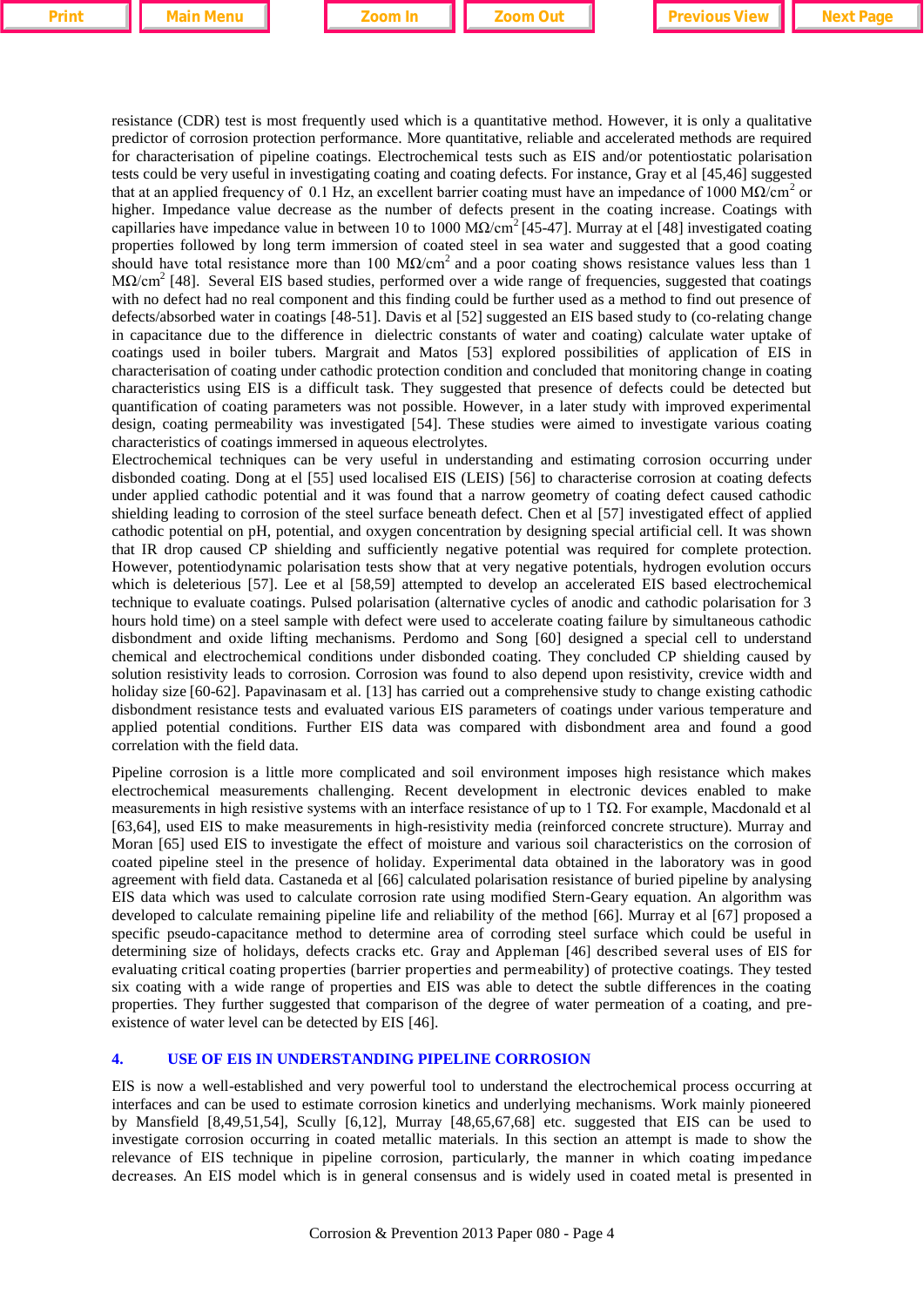|--|--|--|--|--|--|--|--|

Figure 2. Using EIS, various parameters, i.e., coating capacitance  $(C_{\text{coal}})$ , double layer capacitance  $(C_{\text{dl}})$ , polarisation resistance (R<sub>p</sub>), pore resistance (R<sub>coat</sub>) and solution resistance (R<sub>Ω</sub>) as shown in the Figure 2 can be determined. Net impedance (Z) can be determined by these parameters which depend upon applied frequencies. At higher frequencies, Z is limited by solution resistance, whereas  $R_p$  dominates at lower frequencies. Measuring these parameters various properties of coating and coating defects can be determined. Some of the methods those could be useful for the EIS analysis are discussed below: **Print Main Menu <b>Zoom In Zoom Out Previous View Next Page**<br> **Prince 2.** Using EIS, various parameters, i.e., coating capacitance  $(C_{\text{row}})$ , double layer capacitance  $(C_{\text{dl}})$ , polarisation resistance  $(R_p)$ , pore



Fig.2. Standard equivalent circuit [13,46]

*Method 1* [13,46]: After measuring impedance of coatings at 100 mHz, coating can be categorised as following: 1) Impedance of 1000 M $\Omega$ /cm<sup>2</sup> indicates to an excellent barrier coating, impedance of 10 to 1000 M $\Omega/cm^2$  indicates to presence of capillaries, coating with pinholes has an impedance from 0.1 to 10 M $\Omega/cm^2$ 

*Method 2 [13]:* Capacitance of coating depends upon water intake as dielectric constant of water is about 20 times more than that of polymeric coating. Low volumes of water, v, can be calculated as:

$$
\frac{\varepsilon_t}{\varepsilon_0} = \frac{C_{coat,t}}{C_{coat,0}} = 80^\circ
$$

Where,  $\varepsilon_1$  and  $\varepsilon_0$  are dialectic constants at time t and 0.  $C_{\text{coat},1}$  and  $C_{\text{coat},0}$  are capacitance at time t and 0 respectively.

*Method 3 [13]*: Sum of the all resistance  $(R_{max} = R_{\Omega} + R_{p} + R_{\text{cont}})$  can be used to determine coating quality. An excellent coating must have  $R_{\text{max}} \ge 100 \text{ M}\Omega/\text{cm}^2$  whereas a poor coating possess  $R_{\text{max}} \le 1 \text{ M}\Omega/\text{cm}^2$ . This method was tested by Papavinsam et al [13,69] but no correlation with real data was established.

*Method 4 [13,46]*: The impedance of a coating with no defect has no real component and therefore a perfect coating should only show capacitance. With the development of defects coating resistance develops and corresponding elements ( $C_{\text{cont}}$  and  $R_{\text{cont}}$ ) appear in the equivalent circuit presented in Figure 2.

In addition to testing coatings characteristics, progress of disbondment in the presence of coating defect can be monitored by analysing impedance value at regular intervals of time. Impedance value should correlate with the increase in area and reactions occurring under crevice. EIS can be useful in investigating the effect of various CP conditions and its effect on cathodic disbondment.

#### **5. SUMMARY**

This paper has summarised various laboratory investigations (using EIS and polarisation based techniques) carried out to understand and quantify corrosion caused by stray current, evaluate coating characteristics and monitor corrosion under disbonded coatings. These laboratory techniques are very helpful in developing fundamental understanding which is essential for developing electrochemical tools and models for real life applications. For instance, a very negative CP potential prevents corrosion but also enhances coating disbondment due to generation of OH<sup>-</sup> (and hydrogen if potential is in water reduction reaction regime). Optimum potential, which can give maximum corrosion protection without causing coating disbondment, can be determined by extensive laboratory experiments and can be further applied in field.

This paper has reviewed various laboratory investigation performed to understand and characterise the coating characteristics, coating defects and corrosion in coated steel. These experimental techniques are promising in developing fundamental understanding of various mechanistic aspects. However, more holistic studies investigating coating characteristics, coating defects, coating disbondment etc. are needed in order to help in modifying current corrosion protection practices and developing new standards. In addition to data generation and understanding mechanism, these techniques, particularly EIS could be used in field to determine coating defects, disbondment, and remaining life of coating. However, dedicated research to develop such techniques for field application and understanding corrosion are required.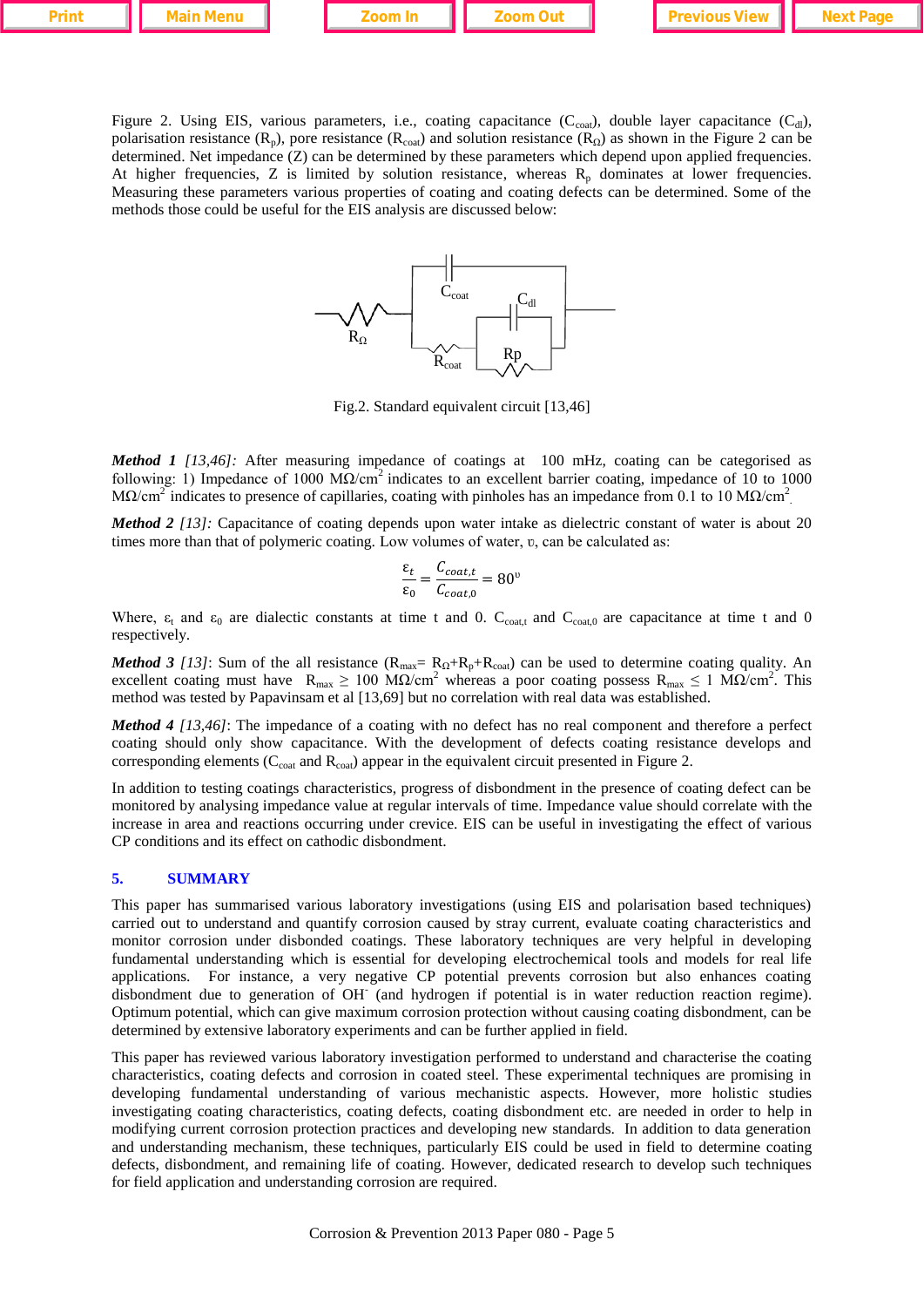**Printing Industry of Community II also and Development III Zoom Out<sub>ra</sub> in Previous View II Next Page** 

## **6. ACKNOWLEDGEMENTS**

This work was funded by the Energy Pipelines Cooperative Research Centre (EPCRC), supported through the Australian Government's Cooperative Research Centres Program. The funding and in-kind support from the APIA RSC is gratefully acknowledged.

#### **7. REFERENCES**

- 1 Ayello F, Alfano T, Hill D, Sridhar N. A Bayesian network based pipeline risk management. In. Salt Lake City, UT, 2012. p 579-592.
- 2 Song FM, Sridhar N. A two-dimensional model for steel corrosion under a disbonded coating due to oxygen with or without cathodic protection - Part 1: Full numerical solution. Corrosion 2006; 62: 676- 686.
- 3 Song FM, Sridhar N. Modeling pipeline corrosion under a disbonded coating under the influence of underneath flow. Corrosion 2008; 64: 40-50.
- 4 Godoy A, Ramírez R, De Silva Muñoz L, Martinez-Dela-Escalera LM, Rivera H, Canto J, Andrade CL, Knight C, Ascencio JA, Martínez L. Numerical modeling of cathodic protection system looking for present condition evaluation and improvment of pipeline network at Manzanillo, Mexico. In. San Antonio, TX, 2010.
- 5 Kelly RG, Scully JR, Shoesmith D, Buchheit RG. Electrochemical techniques in corrosion science and engineering: CRC Press, 2002.
- 6 Scully JR, Silverman DC. Electrochemical impedance: analysis and interpretation: Astm International, 1993.
- 7 Scully JR. Polarization Resistance Method for Determination of Instantaneous Corrosion Rates. Corrosion 2000; 56: 199-218.
- 8 Mansfeld F. Use of electrochemical impedance spectroscopy for the study of corrosion protection by polymer coatings. Journal of Applied Electrochemistry 1995; 25: 187-202.
- 9 Revie RW, H. UH. Uhlig's corrosion handbook. 2nd ed; Wiley: New York 2000.
- 10 SP0169-2007 CoECoUoSMPSICaOCfC, NACE International(2007), p 36.
- 11 2832.1-2004 A, cathodic protection of metals pipes and cables. Standards Australia(2004).
- 12 Scully JR. Electrochemical Impedance of Organic-Coated Steel: Correlation of Impedance Parameters with Long-Term Coating Deterioration. Journal of the Electrochemical Society 1989; 136: 979-990.
- 13 Papavinasam S, Attard M, Winston Revie R. Electrochemical impedance spectroscopy measurement during cathodic experiment of pipeline coatings. Journal of ASTM International 2009; 6.
- 14 Systems OaGP. CSA Z662, Canadian Standards Association, Rexdale, Ontario, Canada.
- 15 Beackmann W, Schwenk W, Prinz W. Handbook of Cathodic Corrosion Protection: Theory and Practice of Electrochemical Protection Processes, Gulf, Houston. 1997
- 16 Morgan J. Cathodic Protection, 2nd ed., NACE, Houston 1987.
- 17 Juchniewicz R, Jankowski J, Darowicki K. Cathodic and Anodic Protection, in: Corrosion and Environmental Degradation (M. Sch tze, Ed.), Wiley-VCH, Weinheim 2000, Vol. I, pp. 383-470. .
- 18 Li SY, Kim YG, Kho YT, Kang T. Statistical Approach to Corrosion under Disbonded Coating on Cathodically Protected Line Pipe Steel. Corrosion 2004; 60: 1058-1071.
- 19 Meas Y, Fujioka J. The determination of the corrosion rate in cathodically protected systems—I. Theory. Corrosion Science 1990; 30: 929-940.
- 20 Qamar I, Husain SW. Application of a new computational method to determine corrosion current density in a cathodically protected system. British Corrosion Journal 1992; 27: 125-127.
- 21 Srinivasan R, Murphy JC. Corrosion rate measurement under cathodic polarization by faradaic rectification. Journal of the Electrochemical Society 1991; 138: 2960-2964.
- 22 Thompson NG, Lawson KW, Beavers JA. Monitoring cathodically protected steel in concrete structures with electroctrochemical impedance techniques, Corrosion 1988; 44: 581-588.
- 23 Juchniewicz R, Jankowski J. Application of impedance spectroscopy to the assessment of cathodic protection effectiveness, in: Progress in Underdtanding and Prevention of Corrosion, JM Costa and AD Mercer (Eds), EFC, London 1993, Vol2, pp1401-1408.
- 24 Kariarz J, Jankowski J. Compute Program IMP-CP, Gdansk 1992.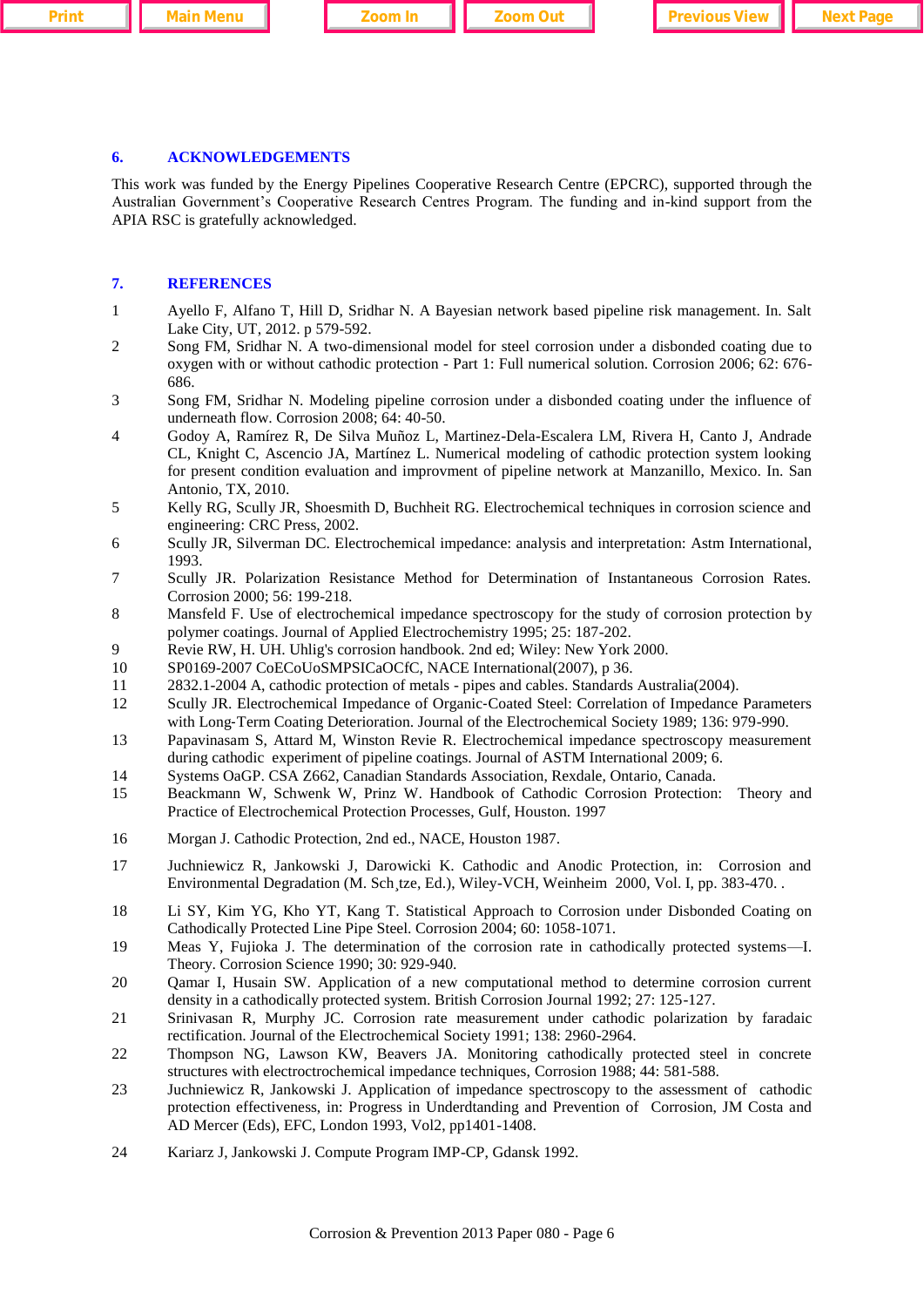|  | . |  |
|--|---|--|
|  |   |  |

- 25 Jankowski J. Electrochemical methods for corrosion rate determination under cathodic polarisation conditions - A review Part I - DC methods. Corrosion Reviews 2002; 20: 159-177.
- 26 Jankowski J. Electrochemical methods for corrosion rate determination under cathodic polarisation conditions - A review Part 2 - AC methods. Corrosion Reviews 2002; 20: 179-200.
- 27 Zakowski K, Sokólski W. 24-hour characteristic of interaction on pipelines of stray currents leaking from tram tractions. Corrosion Science 1999; 41: 2099-2111.
- 28 Martin BA. Telluric effects on a buried pipeline. Corrosion 1993; 49: 343-350.
- 29 McCaffrey B. MP forum: More on stray current mapping. Materials Performance 2004; 43: 9-10.
- 30 Gellings PJ. The influence of alternating potential or current polarization on the corrosion rates of metals. Electrochimica Acta 1962; 7: 19-24.
- 31 Chin DT, Venkatesh S. Study of alternating voltage modulcation on the polarisation of mild steel, Journal of the Electrochemical Society 1979; 126: 1908-1913.
- 32 Chin D-T, Fu TW. Corrosion 1979; 35: 514.
- 33 Chin D-T, Sachdev P. Corrosion by Alternating Current: Polarization of Mild Steel in Neutral Electrolytes Journal of the Electrochemical Society 1983; 130: 1714.
- 34 Lalvani SB, Lin XA. A theoretical approach for predicting AC-induced corrosion. Corrosion Science 1994; 36: 1039-1046.
- 35 Lalvani SB, Lin X. A revised model for predicting corrosion of materials induced by alternating voltages. Corrosion Science 1996; 38: 1709-1719.
- 36 Jones DA. Effect of alternating current on corrosion of low alloy and carbon steels. Corrosion 1978; 34: 428.
- 37 Fu AQ, Cheng YF. Effects of alternating current on corrosion of a coated pipeline steel in a chloridecontaining carbonate/bicarbonate solution. Corrosion Science 2010; 52: 612-619.
- 38 Xu LY, Su X, Yin ZX, Tang YH, Cheng YF. Development of a real-time AC/DC data acquisition technique for studies of AC corrosion of pipelines. Corrosion Science 2012; 61: 215-223.
- 39 Xu LY, Su X, Cheng YF. Effect of alternating current on cathodic protection on pipelines. Corrosion Science 2013; 66: 263-268.
- 40 Goidanich S, Lazzari L, Ormellese M. AC corrosion Part 1: Effects on overpotentials of anodic and cathodic processes. Corrosion Science 2010; 52: 491-497.
- 41 Goidanich S, Lazzari L, Ormellese M. AC corrosion. Part 2: Parameters influencing corrosion rate. Corrosion Science 2010; 52: 916-922.
- 42 Liu ZY, Li XG, Cheng YF. Understand the occurrence of pitting corrosion of pipeline carbon steel under cathodic polarization. Electrochimica Acta 2012; 60: 259-263.
- 43 Birbilis N, Holloway LJ, Forsyth M. Technical note: Simulated transient loss of cathodic protection for buried pipelines. Corrosion 2005; 61: 498-501.
- 44 NF EN 15280:2012, Evaluation Of A.C. Corrosion Likelihood Of Buried Pipelines Applicable To Cathodically Protected Pipelines
- 45 Gray GSL, Appleman BR. SSPC 2002 National Conference, 3-6 Nov Tampa, FL 2002.
- 46 Gray LGS, Appleman BR. EIS electrochemical impedance spectroscopy A tool to predict remaining coating life? Journal of Protective Coatings and Linings 2003; 20: 66-74.
- 47 Hirayama R, Hanuyama S. Electrochemical impedance for degraded coated steel having pores. Corrosion 1991; 47: 952-958.
- 48 Murray JN, Hack HP. Long-term testing of epoxy-coated steel in ASTM seawater using electrochemical impedance spectroscopy. Corrosion 1991; 47: 480-489.
- 49 Mansfeld F, Tsail CH. Determination of coating deterioration with EIS. I. Basic relationships. Corrosion 1991; 47: 958-963.
- 50 Tsai CH, Mansfeld F. Determination of coating deterioration with EIS: Part II. Development of a method for field testing of protective coatings. Corrosion 1993; 49: 726-737.
- 51 Mansfeld F, Jeanjaquet SL. An electrochemical impedance spectroscopy study of reactions at the metal/coating interface. in: Proc. Symp. on corrosion protection by organice coatings, M.W. Kendig, H. Leidheiser (eds), Pennington, USA, 1987; 87-2
- 52 Davis GD, Daeres CM, Shook MB, . Pipes and Painted Structures. (2001).
- 53 Margarit ICP, Mattos OR. About coatings and cathodic protection: Possibilities of impedance as monitoring technique. In, 1998. p 279-292.
- 54 Margarit ICP, Mattos OR. About coatings and cathodic protection: Properties of the coatings influencing delamination and cathodic protection criteria. Electrochimica Acta 1998; 44: 363-371.
- 55 Dong CF, Fu AQ, Li XG, Cheng YF. Localized EIS characterization of corrosion of steel at coating defect under cathodic protection. Electrochimica Acta 2008; 54: 628-633.
- 56 Zou F, Thierry D. Localized electrochemical impedance spectroscopy for studying the degradation of organic coatings. Electrochimica Acta 1997; 42: 3293-3301.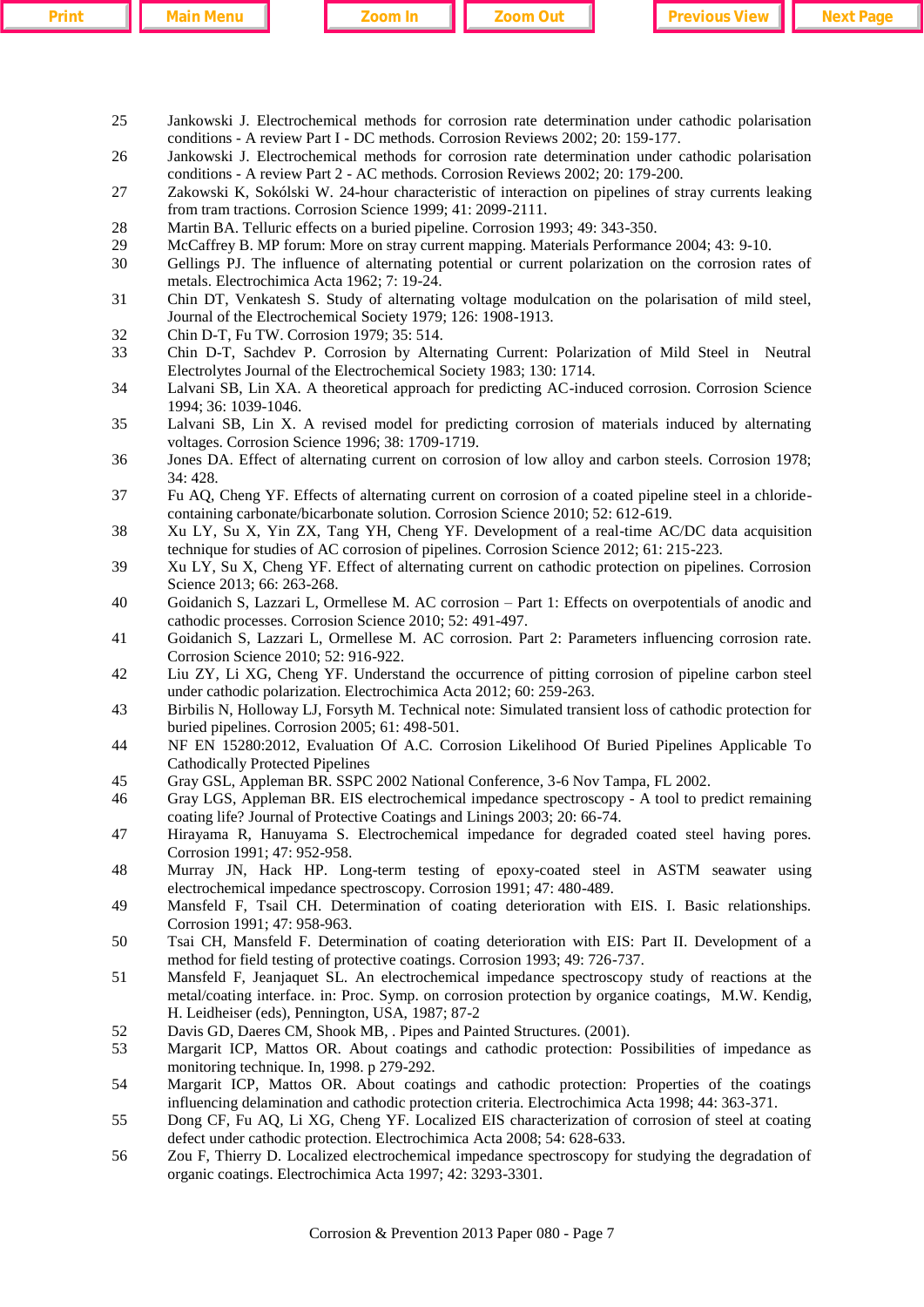| an a |  |  |
|------|--|--|

**Printing Linds Indianal International Interview Communism Interview Page Interventional Intervention Intervention Intervention Intervention Intervention Intervention Intervention Intervention Intervention Intervention Int** 

- 57 Chen X, Li XG, Du CW, Cheng YF. Effect of cathodic protection on corrosion of pipeline steel under disbonded coating. Corrosion Science 2009; 51: 2242-2245.
- 58 Lee SH, Oh WK, Kim JG. Acceleration and quantitative evaluation of degradation for corrosion protective coatings on buried pipeline: Part I. Development of electrochemical test methods. Progress in Organic Coatings 2013; 76: 778-783.
- 59 Lee SH, Oh WK, Kim JG. Acceleration and quantitative evaluation of degradation for corrosion protective coatings on buried pipeline: Part II. Application to the evaluation of polyethylene and coaltar enamel coatings. Progress in Organic Coatings 2013; 76: 784-789.
- 60 Perdomo JJ, Song I. Chemical and electrochemical conditions on steel under disbonded coatings: The effect of applied potential, solution resistivity, crevice thickness and holiday size. Corrosion Science 2000; 42: 1389-1415.
- 61 Song F. Field methods for measuring off-potentials on a buried pipeline in challenging conditions. In, 2011.
- 62 Song FM. Predicting the chemistry, corrosion potential and corrosion rate in a crevice formed between substrate steel and a disbonded permeable coating with a mouth. Corrosion Science 2012; 55: 107-115.
- 63 MacDonald DD, McKubre MCH, Urquidi-MacDonald M. Theoretical assesment of AC impedance spectroscopy for deteting corrosion of rebar in reinforced concrete, Corrosion 1988; 44: 2-7.
- 64 Macdonald DD. Some advantages and pitfalls of electrochemical impedance spectroscopy. Corrosion 1990; 46: 229-242.
- 65 Murray JN, Moran PJ. Influence of moisture on corrosion of pipeline steel in soils using in situ impedance spectroscopy. Corrosion 1989; 45: 34-43.
- 66 Castaneda H, Alamilla J, Perez R. Life prediction estimation of an underground pipeline using alternate current impedance and reliability analysis. Corrosion 2004; 60: 429-436.
- 67 Murray JN, Moran PJ, Gileadi E. Utilization of the specific pseudoccapactitance for determination of the area of corrding steel surface, Corrosion 1988; 44: 533-538.
- 68 Murray JN, Moran PJ. ElS study of the corrosion behavior of polyethylene coating holidays in natural soil conditions. Corrosion 1989; 45: 885-895.
- 69 Papavinasam S, Revie RW, Attard M, Demoz A, Michaelian K. Comparison of techniques for monitoring corrosion inhibitors in oil and gas pipelines. Corrosion 2003; 59: 1096-1111.